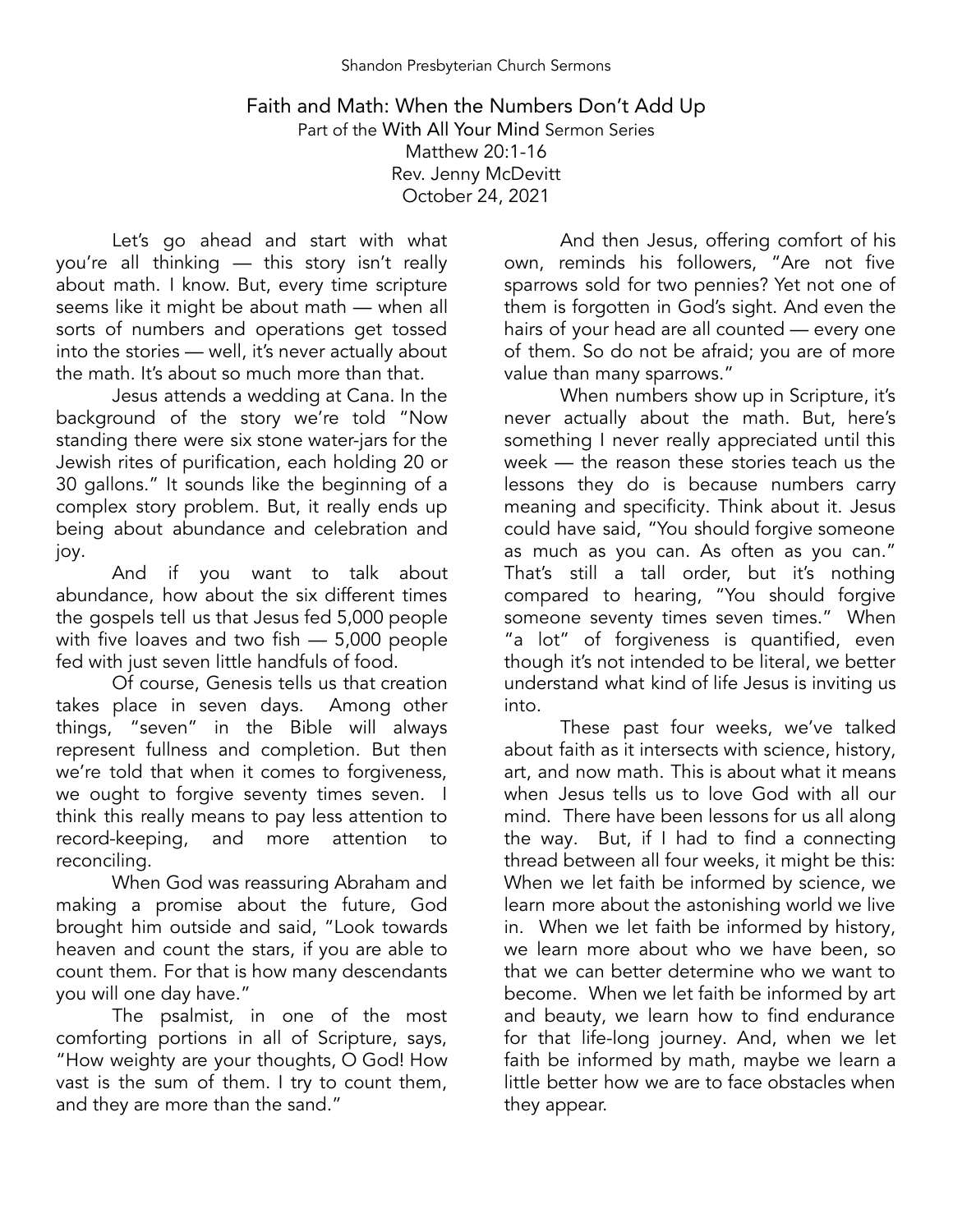We learn even more about the astonishing world entrusted to our care. We learn who we have been and who we hope to become. We learn how to keep going, how to find endurance enough for that journey. And we learn how to face obstacles when they appear.

The workers in the vineyard in today's scripture reading are facing the obstacle of an unfair world. He hires workers early in the morning, again at 9, again at noon, again at 3, and yet then again at 5. When evening comes, and they are to be paid, some of them are drenched with the exhaustion of a full day's work, while others, by comparison, have barely broken a sweat. Those who worked the least are paid first, and when they receive a full wage, you can almost see the mental math going on in the heads of those who worked the most. They are already making plans for how they will spend this amazing paycheck before it hits their hands, which is why disappointment hits so hard. "We did more work," they stammer, confused. "We deserve more wages." "Not today," the landowner says.

This is one of those moments when it's easier to like Jesus in the abstract rather than in actual practice. This story is the universal lament of everyone who has ever carried the most weight on a group project. Everyone's contribution level is different; and, some barely register. But, everyone gets the same grade. That frustration is real.

But, isn't it even more so when it's not just about grades? What about the woman who works the hardest, but is skipped over for the promotion? What about the man who never smokes a day in his life, only to be diagnosed with lung cancer? What about the long-planned vacation, or wedding, or reunion, that was waylaid by Covid-19? Life isn't fair. That's an obstacle we all face, sooner or later and more often than not. And, because life is unfair, that's all the more reason why God should be fair, right? But when we

look at this parable, the numbers just don't add up.

David Eugene Smith, in his 1921 presidential address to the Mathematical Association of America, said this: "The laws of the Medes and Persians, unchangeable though they were thought to be, have all perished; the canons that bound Egyptian activities for thousands of years exist only in ancient records preserved in our museums of antiquity; the laws of Rome, which at one time dominated the legal world, have given place to modern codes; and the laws that we make today are certain to be changed tomorrow. But in the midst of all these changes if it has ever been true, it is true today, and it is equally true throughout the universe that  $(a + b)^2 = a^2 + b$  $2ab + b^2...$ "

"What I learned in chemistry as a boy," he went on, "seemed true at the time, but much of it today is known to be false. When I learned of molecular physics then it seems at this present time like children's stories, interesting but trivial. What we learn in history may be true to some degree, but it is certain to be false in other particulars. So we may run the gamut of learning, and nowhere, save in mathematics alone, do we find that which stands as a tangible symbol of the immortality of law, that which is true 'yesterday, today, and forever.'"

If that last bit sounds familiar to you, that's because it's taken directly from Hebrews, Chapter 13, Verse 8: "Jesus Christ is the same yesterday, today, and forever." We need not equate math with salvation in order to see a point of connection here.

In his book, "Mathematics For Human Flourishing," which is way more interesting than I was afraid it might be, Francis Su shares<br>authorship with Christopher Jackson. with Christopher Jackson. Christopher is 32 years old, and has been incarcerated since he was 19. There is no parole in the federal system, so the earliest he can be released is 2033. In 2018, Congress passed the First Step Act, which reduced sentences for offenses like Chris', but not